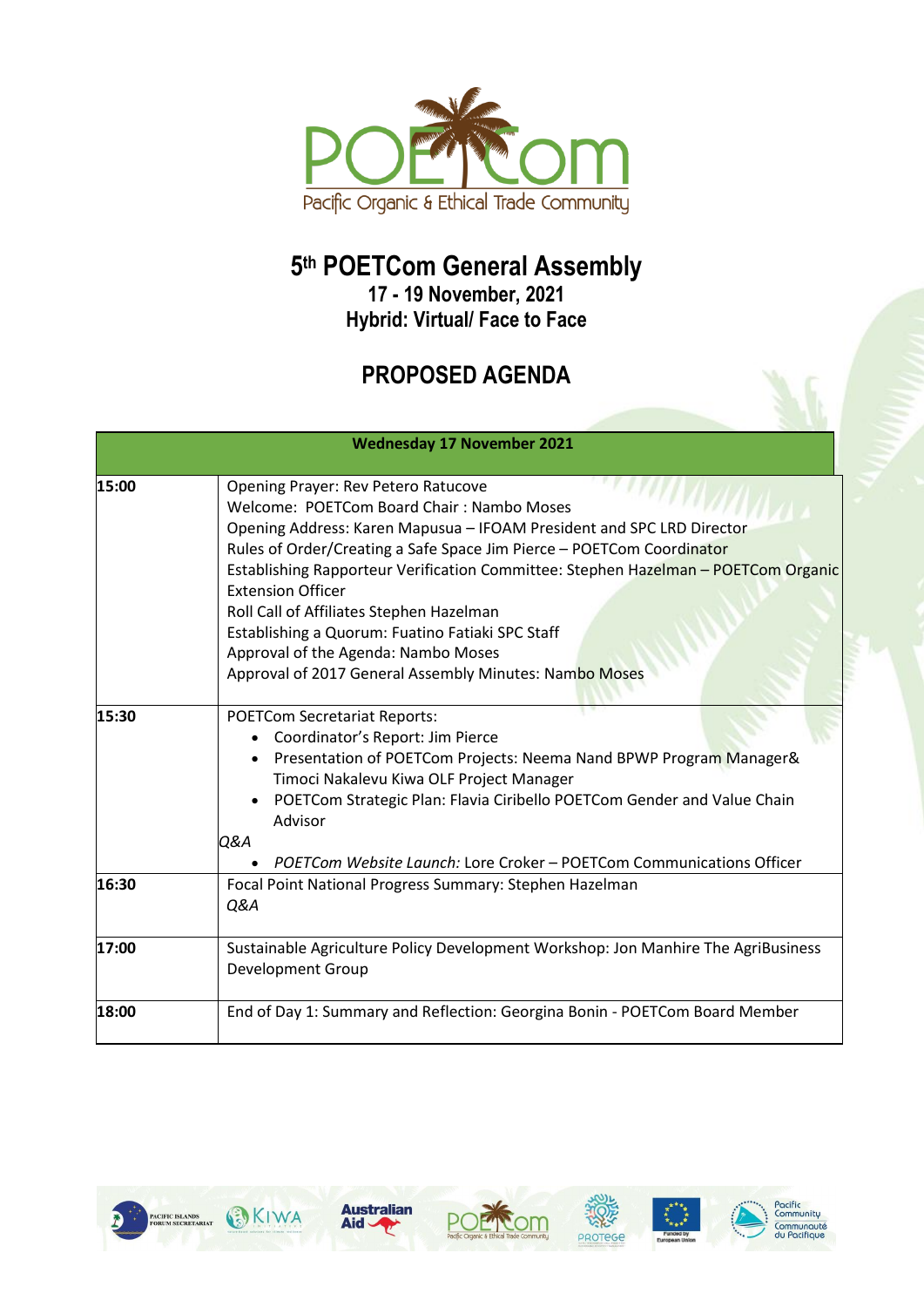|          | <b>Thursday 18 November 2021</b>                                                                                                      |
|----------|---------------------------------------------------------------------------------------------------------------------------------------|
| 15:00    | Opening Prayer and Welcome: Dr. Viliami Kami - Division Director - Markets for Livelihood<br>Summary of Day 1: Georgina Bonin         |
| 15:15    | Pacific Organic Standard -Review and Guidebook Development - TERO Consultants<br>Q&A                                                  |
| 16:00    | POETCom Governance Review and Proposed Revisions. - IRAM Consultants<br>Q&A                                                           |
| 18:00 pm | End of Day 2: Summary and Reflection                                                                                                  |
|          | Friday 12 November 2021                                                                                                               |
| 15:00    | Opening Prayer:<br>Summary of Day 2:                                                                                                  |
| 15:15    | Acceptance of Current Board Resignation: Drew Havea<br><b>WITH YAYIVI</b><br><b>Candidate Presentations</b><br><b>Board Elections</b> |
| 16:00    | Membership Engagement: Jim Pierce and Stephen Hazelman<br>Talanoa Discussion: Roles and Responsibilities of Focal Points              |
| 17:00    | Confirmation of date for next General Assembly                                                                                        |
| 18:00    | Closing thoughts, Summary and Parting Blessings                                                                                       |
|          |                                                                                                                                       |